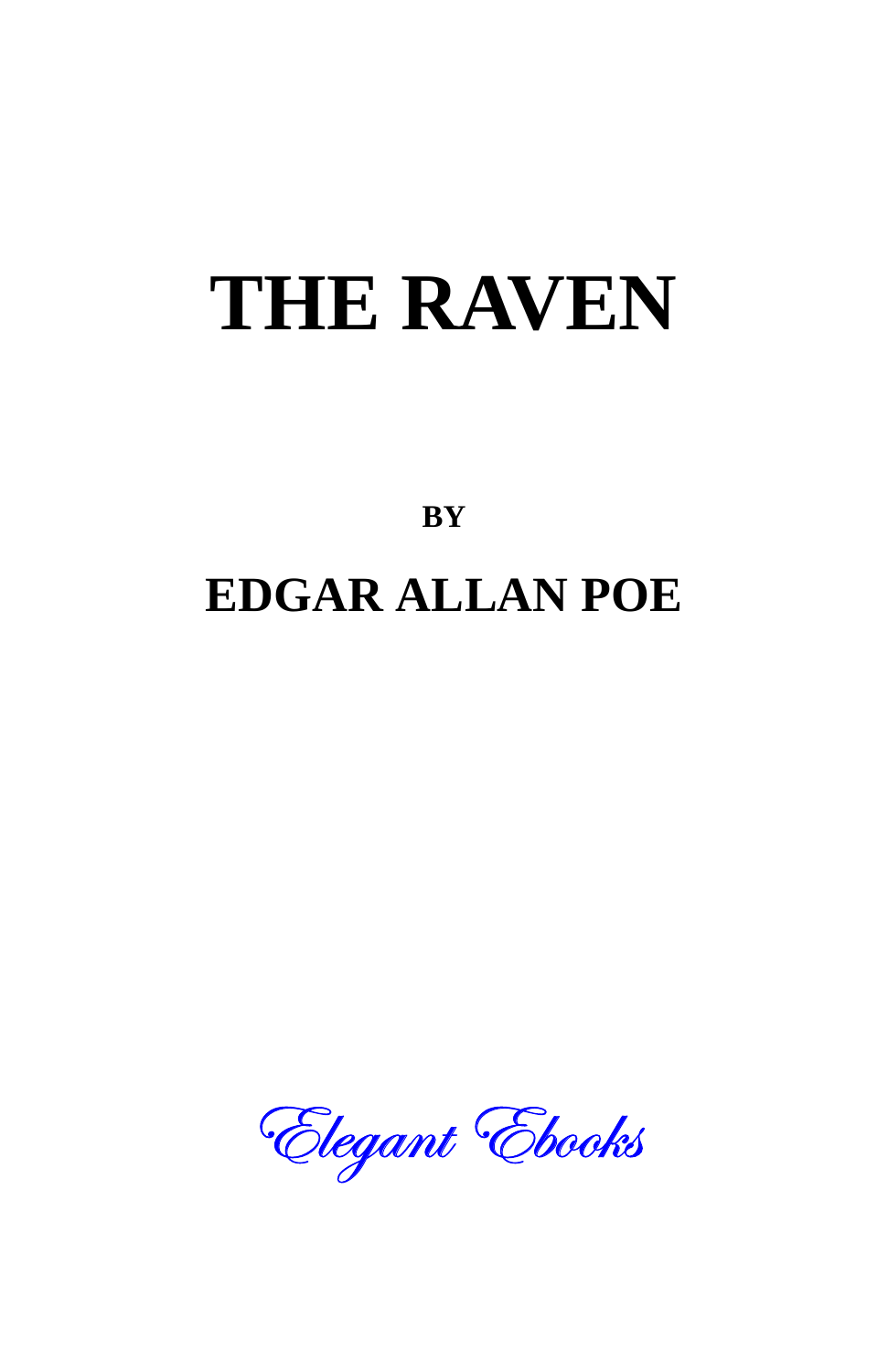## **COPYRIGHT INFORMATION**

Poem: "The Raven" Author: Edgar Allan Poe, 1809–49 First published: 1845

The original poem is in the public domain in the United States and in most, if not all, other countries as well. Readers outside the United States should check their own countries' copyright laws to be certain they can legally download this ebook. The [Online Books Page](http://onlinebooks.library.upenn.edu/) has an [FAQ](http://onlinebooks.library.upenn.edu/okbooks.html) which gives a summary of copyright durations for many other countries, as well as links to more official sources.

> This PDF ebook was created by José Menéndez.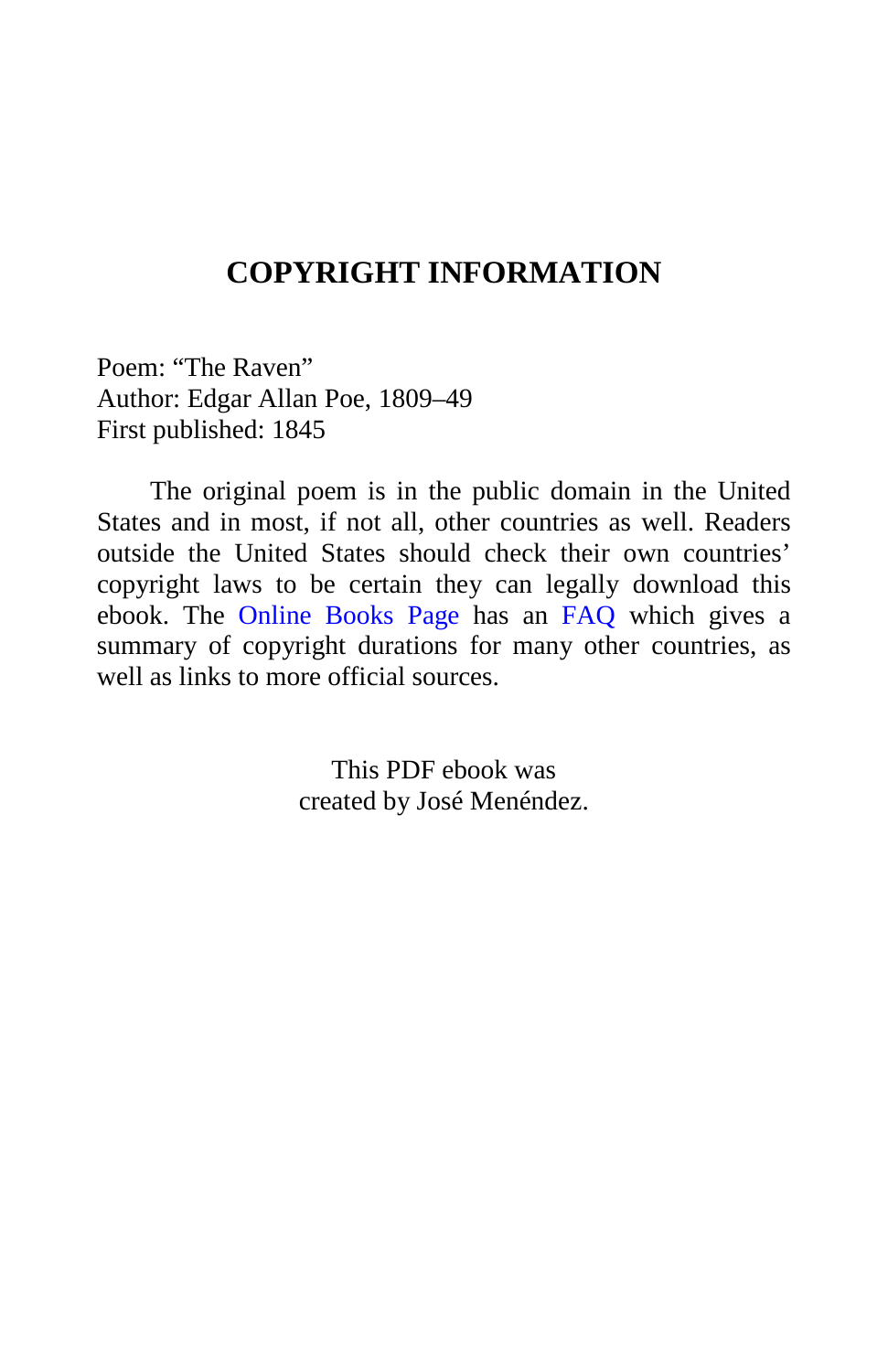ONCE upon a midnight dreary, while I pondered, weak and weary, Over many a quaint and curious volume of forgotten lore— While I nodded, nearly napping, suddenly there came a tapping, As of some one gently rapping, rapping at my chamber door. " 'Tis some visitor," I muttered, "tapping at my chamber door— Only this and nothing more."

Ah, distinctly I remember it was in the bleak December, And each separate dying ember wrought its ghost upon the floor. Eagerly I wished the morrow;—vainly I had sought to borrow From my books surcease of sorrow—sorrow for the lost Lenore— For the rare and radiant maiden whom the angels name Lenore— Nameless here for evermore.

And the silken sad uncertain rustling of each purple curtain Thrilled me—filled me with fantastic terrors never felt before; So that now, to still the beating of my heart, I stood repeating " 'Tis some visitor entreating entrance at my chamber door— Some late visitor entreating entrance at my chamber door; This it is and nothing more."

Presently my soul grew stronger; hesitating then no longer, "Sir," said I, "or Madam, truly your forgiveness I implore; But the fact is I was napping, and so gently you came rapping, And so faintly you came tapping, tapping at my chamber door, That I scarce was sure I heard you"—here I opened wide the door;— Darkness there and nothing more.

Deep into that darkness peering, long I stood there wondering, fearing, Doubting, dreaming dreams no mortals ever dared to dream before; But the silence was unbroken, and the stillness gave no token, And the only word there spoken was the whispered word, "Lenore!" This I whispered, and an echo murmured back the word, "Lenore!"— Merely this and nothing more.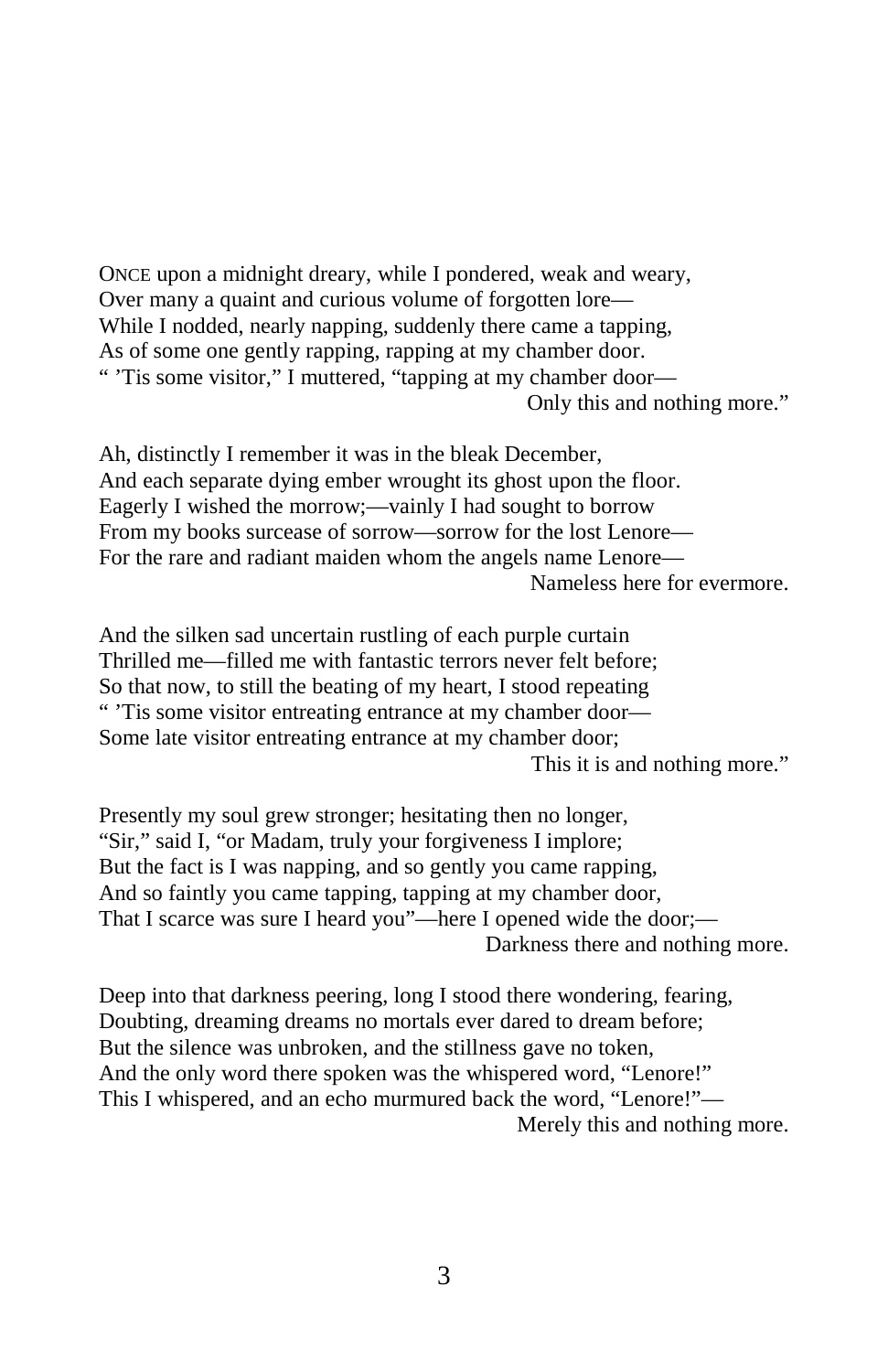#### 4 THE RAVEN

Back into the chamber turning, all my soul within me burning, Soon again I heard a tapping something louder than before. "Surely," said I, "surely that is something at my window lattice; Let me see, then, what thereat is, and this mystery explore— Let my heart be still a moment, and this mystery explore;— 'Tis the wind and nothing more."

Open here I flung the shutter, when, with many a flirt and flutter, In there stepped a stately Raven of the saintly days of yore. Not the least obeisance made he; not a minute stopped or stayed he, But, with mien of lord or lady, perched above my chamber door— Perched upon a bust of Pallas just above my chamber door— Perched, and sat, and nothing more.

Then this ebony bird beguiling my sad fancy into smiling, By the grave and stern decorum of the countenance it wore, "Though thy crest be shorn and shaven, thou," I said, "art sure no craven, Ghastly grim and ancient Raven wandering from the Nightly shore— Tell me what thy lordly name is on the Night's Plutonian shore!" Quoth the Raven, "Nevermore."

Much I marvelled this ungainly fowl to hear discourse so plainly, Though its answer little meaning—little relevancy bore; For we cannot help agreeing that no living human being Ever yet was blessed with seeing bird above his chamber door— Bird or beast upon the sculptured bust above his chamber door, With such name as "Nevermore."

But the Raven, sitting lonely on that placid bust, spoke only That one word, as if his soul in that one word he did outpour. Nothing further then he uttered; not a feather then he fluttered— Till I scarcely more than muttered: "Other friends have flown before— On the morrow *he* will leave me, as my Hopes have flown before." Then the bird said, "Nevermore."

Startled at the stillness broken by reply so aptly spoken, "Doubtless," said I, "what it utters is its only stock and store, Caught from some unhappy master whom unmerciful Disaster Followed fast and followed faster till his songs one burden bore— Till the dirges of his Hope that melancholy burden bore

Of 'Never—nevermore.' "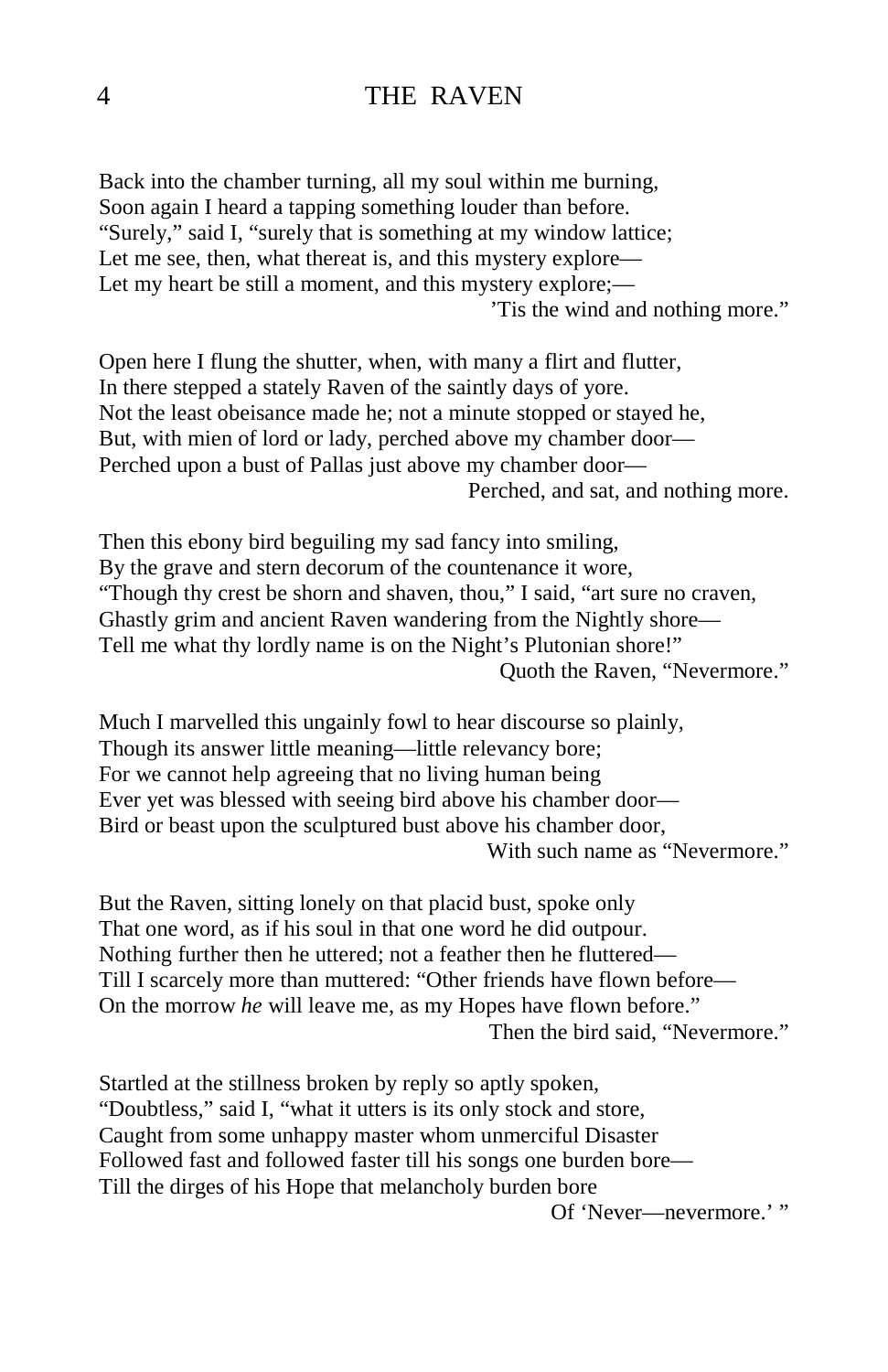#### EDGAR ALLAN POE 5

But the Raven still beguiling all my sad soul into smiling, Straight I wheeled a cushioned seat in front of bird and bust and door; Then, upon the velvet sinking, I betook myself to linking Fancy unto fancy, thinking what this ominous bird of yore— What this grim, ungainly, ghastly, gaunt, and ominous bird of yore Meant in croaking "Nevermore."

This I sat engaged in guessing, but no syllable expressing To the fowl whose fiery eyes now burned into my bosom's core; This and more I sat divining, with my head at ease reclining On the cushion's velvet lining that the lamp-light gloated o'er, But whose velvet violet lining with the lamp-light gloating o'er *She* shall press, ah, nevermore!

Then, methought, the air grew denser, perfumed from an unseen censer Swung by Seraphim whose foot-falls tinkled on the tufted floor. "Wretch," I cried, "thy God hath lent thee—by these angels he hath sent thee Respite—respite and nepenthe from thy memories of Lenore! Quaff, oh quaff this kind nepenthe and forget this lost Lenore!" Quoth the Raven, "Nevermore."

"Prophet!" said I, "thing of evil!—prophet still, if bird or devil!— Whether Tempter sent, or whether tempest tossed thee here ashore, Desolate, yet all undaunted, on this desert land enchanted— On this home by Horror haunted—tell me truly, I implore— Is there—*is* there balm in Gilead?—tell me—tell me, I implore!" Quoth the Raven, "Nevermore."

"Prophet!" said I, "thing of evil!—prophet still, if bird or devil! By that Heaven that bends above us—by that God we both adore— Tell this soul with sorrow laden if, within the distant Aidenn, It shall clasp a sainted maiden whom the angels name Lenore— Clasp a rare and radiant maiden whom the angels name Lenore." Quoth the Raven, "Nevermore."

"Be that word our sign of parting, bird or fiend!" I shrieked, upstarting— "Get thee back into the tempest and the Night's Plutonian shore! Leave no black plume as a token of that lie thy soul hath spoken! Leave my loneliness unbroken!—quit the bust above my door! Take thy beak from out my heart, and take thy form from off my door!" Quoth the Raven, "Nevermore."